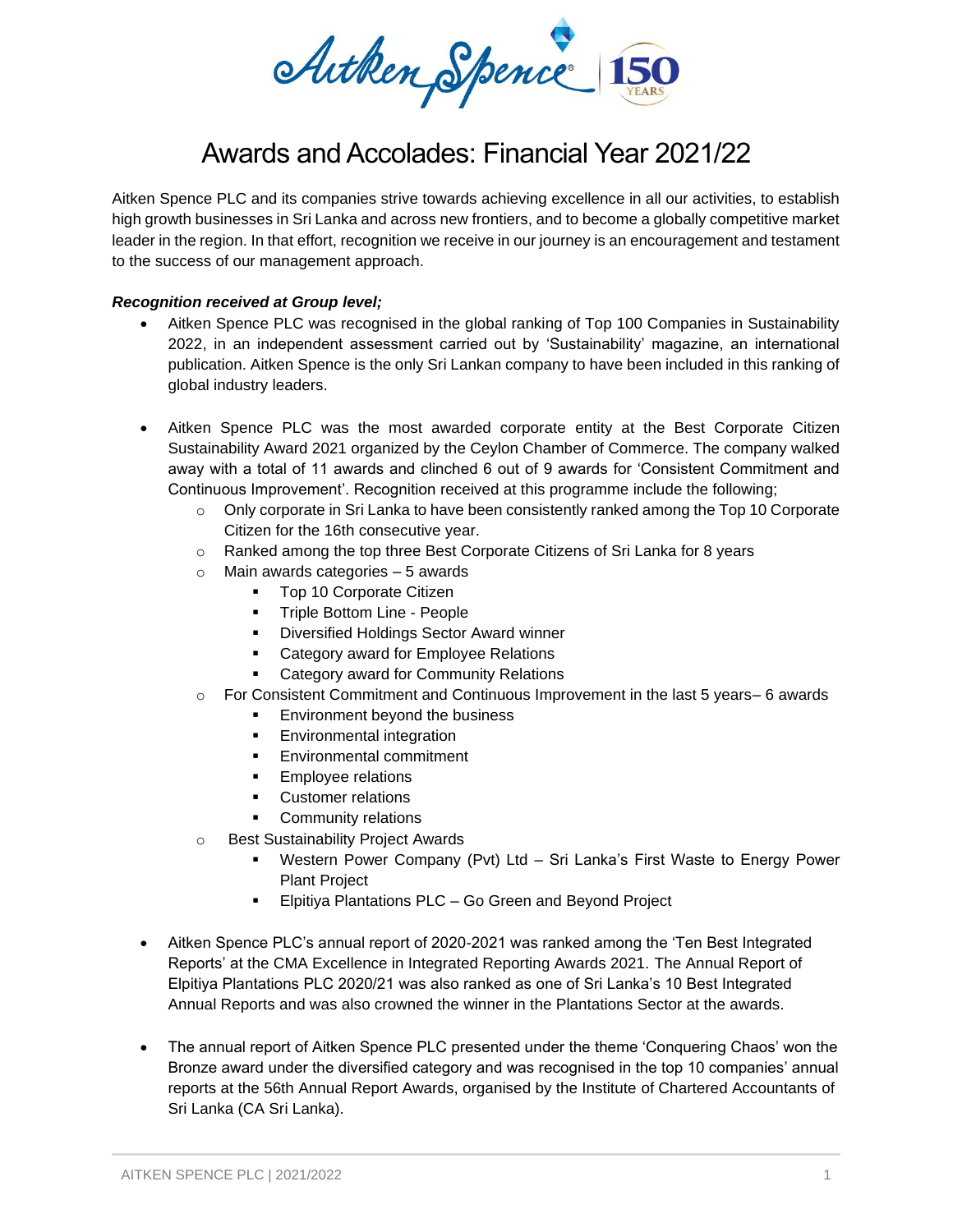

- Aitken Spence PLC is once again in the limelight among the top companies in Sri Lanka for responsible corporate conduct. The company was recognised for transparency in corporate reporting, as per the reviews conducted by Transparency International Sri Lanka (TISL). The company received a high score in the 'Significantly Transparent' category.
- The Institute of Chartered Professional Managers of Sri Lanka (CPM) recognised Aitken Spence PLC among the 10 best managed companies in Sri Lanka in a programme themed 'Back to Business in the New Normal'. The awards recognised companies with proven best practices for demonstrating back-to-business resilience and employee welfare in the Covid 19 transition within the Sri Lankan business community.
- Aitken Spence PLC was among the most awarded companies in Sri Lanka and the winner of the Diversified Sector, in the LMD Most Awarded companies ranking for 2021.
- Aitken Spence PLC was ranked amongst the top 15 in the Most Respected of the nation's most admired corporations for 2021. The annual ranking is by LMD through an exclusive survey conducted by NielsenIQ's to gauge peer perceptions based on a weighted ranking system.

# *Recognition received by the Tourism Sector;*

- Aitken Spence Hotel Holdings PLC was among the most awarded companies in Sri Lanka and the winner of the Hospitality Sector, in the LMD Most Awarded companies ranking for 2021
- Aitken Spence Hotel Holdings PLC was adjudged the Winner in the Leisure and Connected Services category at the prestigious ACCA Sri Lanka Sustainability Reporting Awards 2021.
- Aitken Spence Hotel Holdings PLC was recognised among the top 30 companies, alongside other larger corporates and only in the second year of Transparency International Sri Lanka assessment.
- Aitken Spence Hotel Holdings PLC won the Gold award under the hotel sector category at the 56th Annual Report Awards, organised by the Institute of Chartered Accountants of Sri Lanka (CA Sri Lanka).
- Heritance Hotels and Resorts topped LMD's list of Customer Excellence Survey in the category of Nationwide Hotels 2021.
- Aitken Spence Hotels' commitment to excellence was lauded at the recently unveiled TripAdvisor Travelers' Choice Awards with 19 of its 22 properties receiving the awards; with two of its flagship resorts receiving 'Best of the Best' status, making it among the top 25 hotels and resorts in its category.
- Aitken Spence Travels was named as the 'Best Ground Tour Operator for Sustainability' by an international tour operator.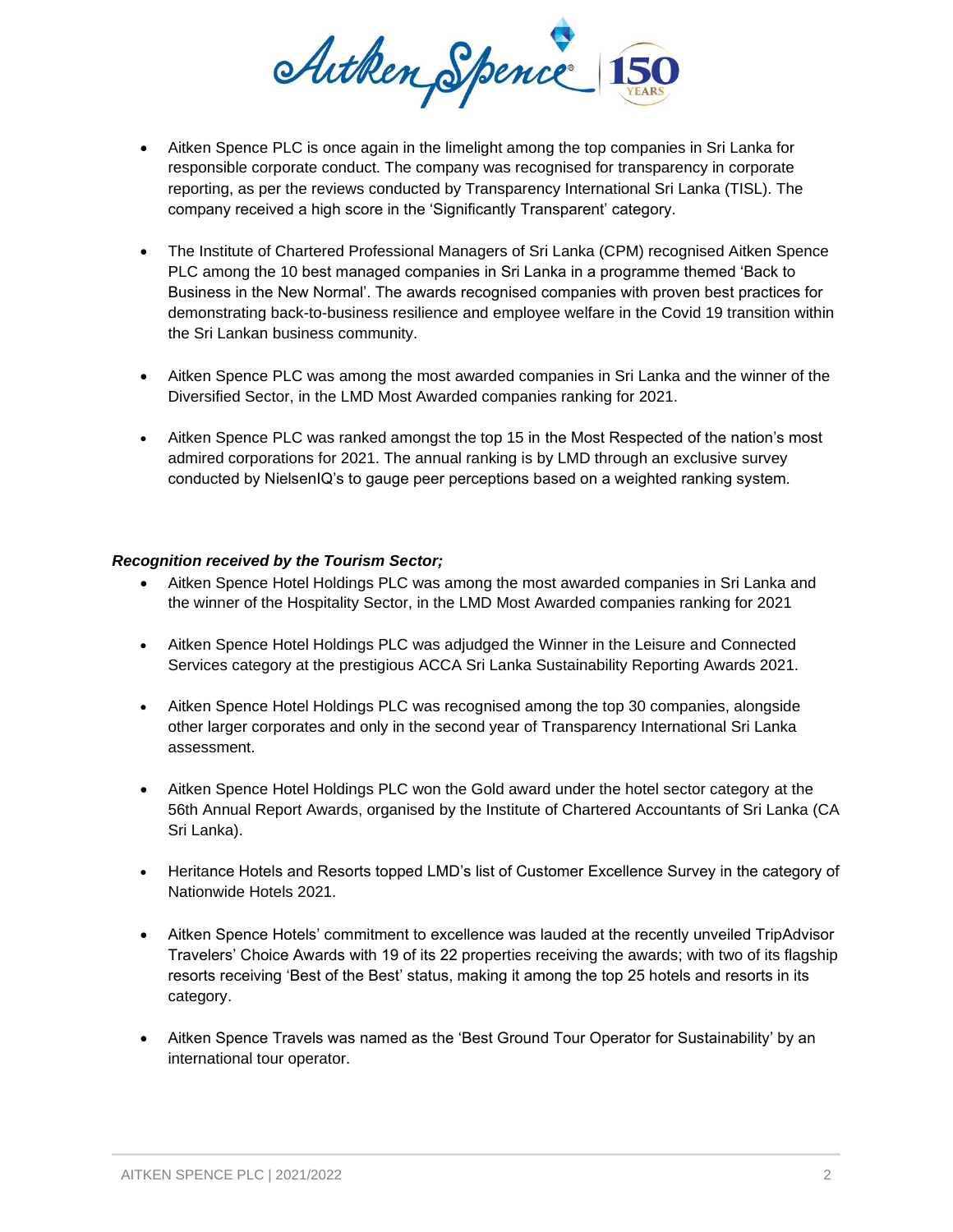ArtkenSpence

# *Sri Lanka Hotels*

- Heritance Hotels and Resorts ranked No. 1 in Customer Excellence LMD magazine's list of Customer Excellence Survey in the category of Nationwide Hotels 2021
- 19 of its 22 hotel properties received the TripAdvisor Travellers' Choice Awards 2021

### *Oman Hotels*

• International Dining Award - 2022 - Japanese Restaurant Booking.com Traveller Review Award 2022

# *Maldives*

- Heritance Aarah was the Global Winner for 'Best For All Inclusive' TripAdvisor Travellers' Choice Awards 2021
- Heritance Aarah was the Best Luxury All-Inclusive Resort, Asia at the Luxury Lifestyle Award 2021
- Heritance Aarah was among the Top 12 Best All- Inclusive Resorts in The Maldives Condé Nast Traveller, Middle East 2021

# *Recognition received by the Maritime & Freight Logistics Sector;*

- Hapag Lloyd Lanka (Pvt) Ltd. won the Gold Award for Main Line operations Medium Category, at the inaugural National Logistics Awards ceremony organised by the Sri Lanka Logistics & Freight Forwarders Association (SLFFA)
- Aitken Spence Cargo (Pvt) Ltd. won the Silver Award in the Freight forwarders Large Category, at the inaugural National Logistics Awards ceremony organised by the Sri Lanka Logistics & Freight Forwarders Association (SLFFA)
- DBS Logistics Ltd, a subsidiary of Aitken Spence and Partner for DB Schenker Network, was awarded Bronze for Freight Forwarding under the Medium size category.
- Ace Distriparks (Pvt) Ltd won the Bronze Award in the Warehousing & Distribution Large Category, and the Best Submission Overall at the inaugural National Logistics Awards ceremony organised by the Sri Lanka Logistics & Freight Forwarders Association (SLFFA)

#### *Recognition received by the Strategic Investments Sector;*

- Western Power Company (Pvt) Ltd 'Sri Lanka's First Waste to Energy Power Plant Project' was recognised as one of the best sustainability projects at the Best Corporate Citizen Sustainability Award 2021 organised by the Ceylon Chamber of Commerce.
- Elpitiya Plantations PLC (EPP) was recognised for their 'Go Green and Beyond' initiative as one of the best sustainability projects at the Best Corporate Citizen Sustainability Award 2021 organised by the Ceylon Chamber of Commerce.